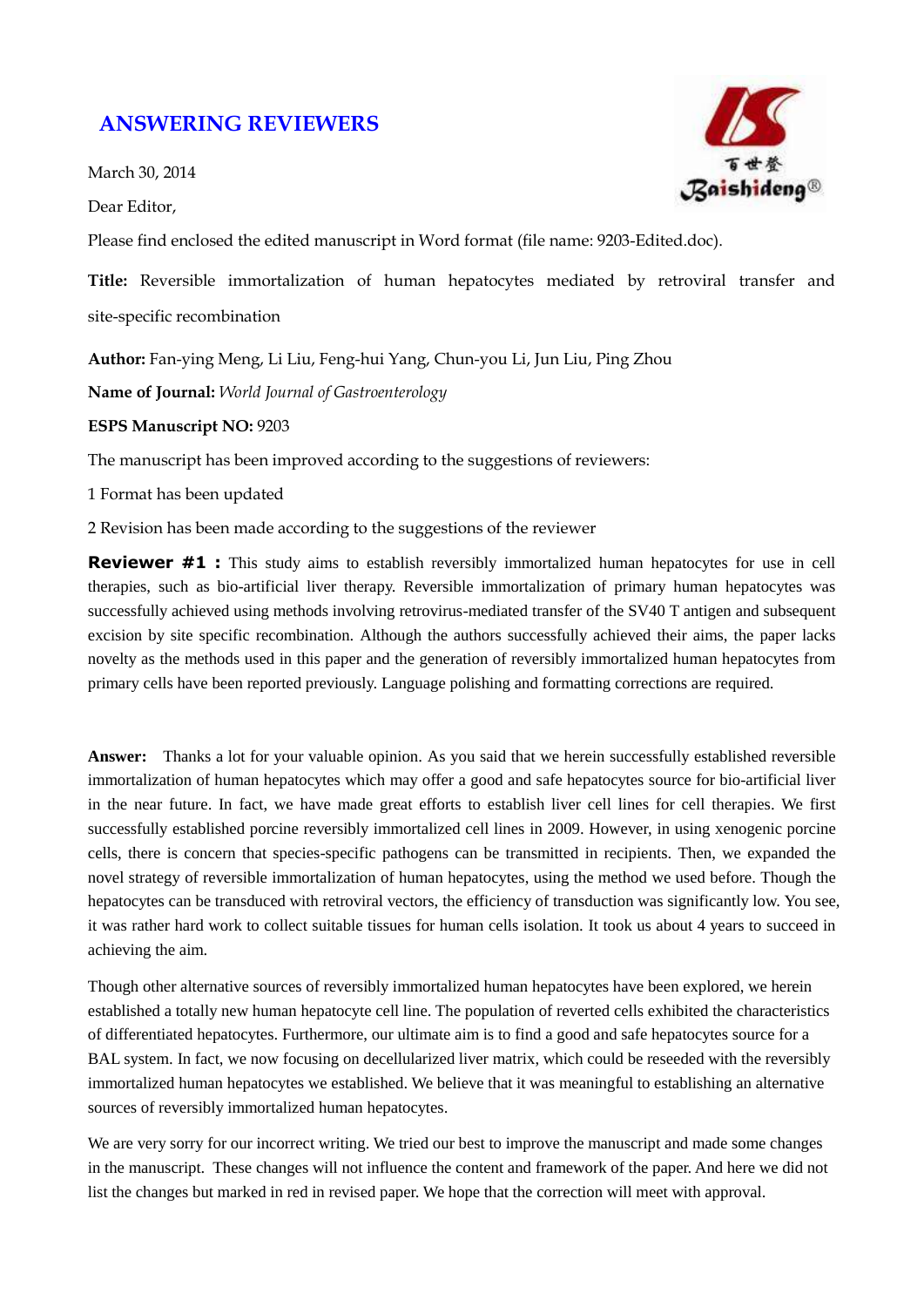Special thanks to you for your good comments. Your valuable opinion is greatly appreciated.

## **Reviewer #2**

The author made great efforts in establishing a human liver immortalized cell line. However, lots of studies regarding on establishing the immortalization of human hepatocytes have published.

## **Reviewer #3**

This paper is a good presentation of the authors' work and achieves good linearity, but no innovative contribution was found in the methods.

**Answer:** Both Reviewer #2 and Reviewer #3 considered our paper lacks novelty. We answered Reviewer #1 the similar question. Though other alternative sources of reversibly immortalized human hepatocytes have been explored, we herein established a totally new human hepatocyte cell line. The population of reverted cells exhibited the characteristics of differentiated hepatocytes. Furthermore, our ultimate aim is to find a good and safe hepatocytes source for a BAL system. In fact, we now focusing on decellularized liver matrix, which could be reseeded with the reversibly immortalized human hepatocytes we established. We believe that it was meaningful to establishing an alternative sources of reversibly immortalized human hepatocytes. We hope that the explaination will meet with approval.

Once again, thank you very much for your comments and suggestions.

3 References and typesetting were corrected

Thank you again for publishing our manuscript in the *World Journal of Gastroenterology.*

Sincerely yours,

DRIPL

Peter Laszlo LAKATOS, MD, PhD 1st Dept. of Medicine Semmelweis University Budapest, Koranyi 2A H-1083-Hungary